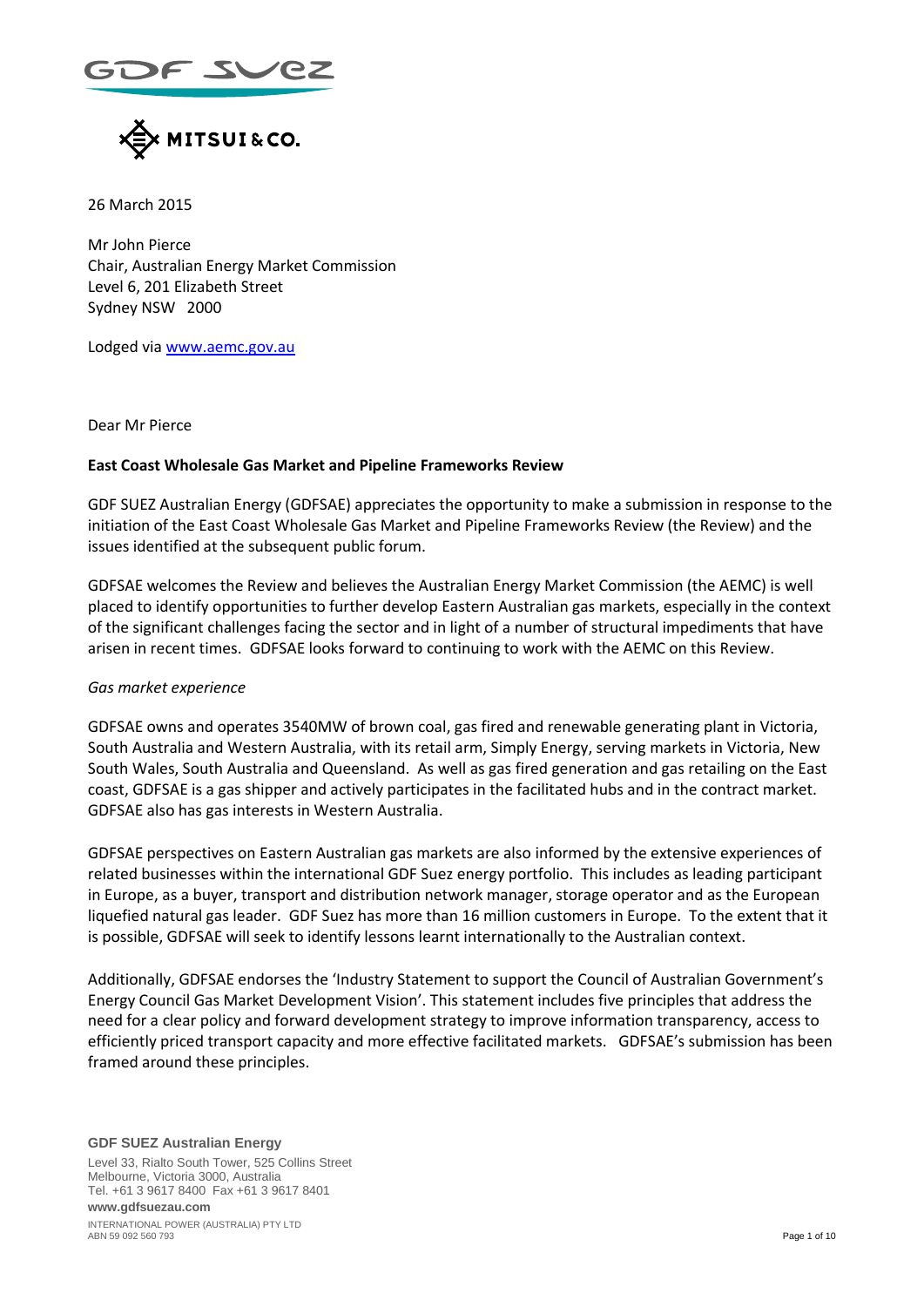



## *Perspectives on the current state of the market*

GDFSAE acknowledges the market has continued to develop in recent decades and on the whole can be said to have met the needs of industry participants and consumers reasonably well. Likewise, as a fundamental component of the market, pipelines have generally been responsive to investors and have built and augmented pipeline infrastructure.

Nevertheless, reflecting on the status quo in many ways inhibits perspective. Market development is ubiquitous. The relevant consideration from GDFSAE experience is: could the markets be functioning better than at present; and in the face of rapid change, as the nature of gas development shifts and Australia faces international market linkages, is more targeted market reform desirable? While deeper analysis is required, GDFSAE view is in the affirmative based on its experience.

This position reflects GDFSAE observations that while there is an acknowledged level of trading in pipeline capacity, storage and commodity products, trade experience does not generally match the trading appetite. Notably, market liquidity and the opportunity to manage risks arising through market participation do not match participants' interests. The reasons for this include absence of integration, historical hub by hub developments, markets overly influenced by physical limitations, high entry and transaction costs, and focus on bi-lateral contracts and contractual strictures.

For these reasons among others, GDFSAE supports further development of Eastern Australian gas markets to address current and future challenges and uncertainties. Proposed changes should support overall productivity and economic efficiency, and most notably should maximise the value of trade in the market.

The Review presents an ideal opportunity to consider the merits of potential reforms in the face of the mounting challenges facing the sector. The context and rationale for reform requires careful consideration with emphasis on governments facilitating development where gaps exist in the market frameworks and improvements on existing arrangements that can be quickly realised.

In GDFSAE's view, it is important to consider how existing arrangements compare with optimal market arrangements. While industry and government readily accepts the current arrangements form our starting point, there is a clear sense that the current dialogue at time fails to consider the benefits of alternative arrangements. In that regard, having a clear perspective of optimal market design based on theory is a necessary consideration.

Such an exercise will help inform the direction of potential reforms, noting that all policy led reforms should be market-based and support efficient market outcomes which would be consistent with an optimal market design based on theory.

Additionally, there is already a test against which individual reforms can finally be tested. Consistent with the National Gas Objective, reform should *promote efficient investment in, and efficient operation and use of, natural gas services for the long-term interests of consumers of natural gas with respect to price, quality, safety, reliability and security of supply of natural gas.*

#### *Areas for investigation:*

- **Optimal market design** based on international experience and economic theory should be clearly articulated as a benchmark against which reforms and existing arrangements should be juxtaposed.
- **Drivers of risk** determine participant responses in the market. There is value in examining how risks manifests for gas producers, shippers, users, traders and facilities to ensure that market reform promotes greater flexibility and optionality in managing market risk. In short, efficiency will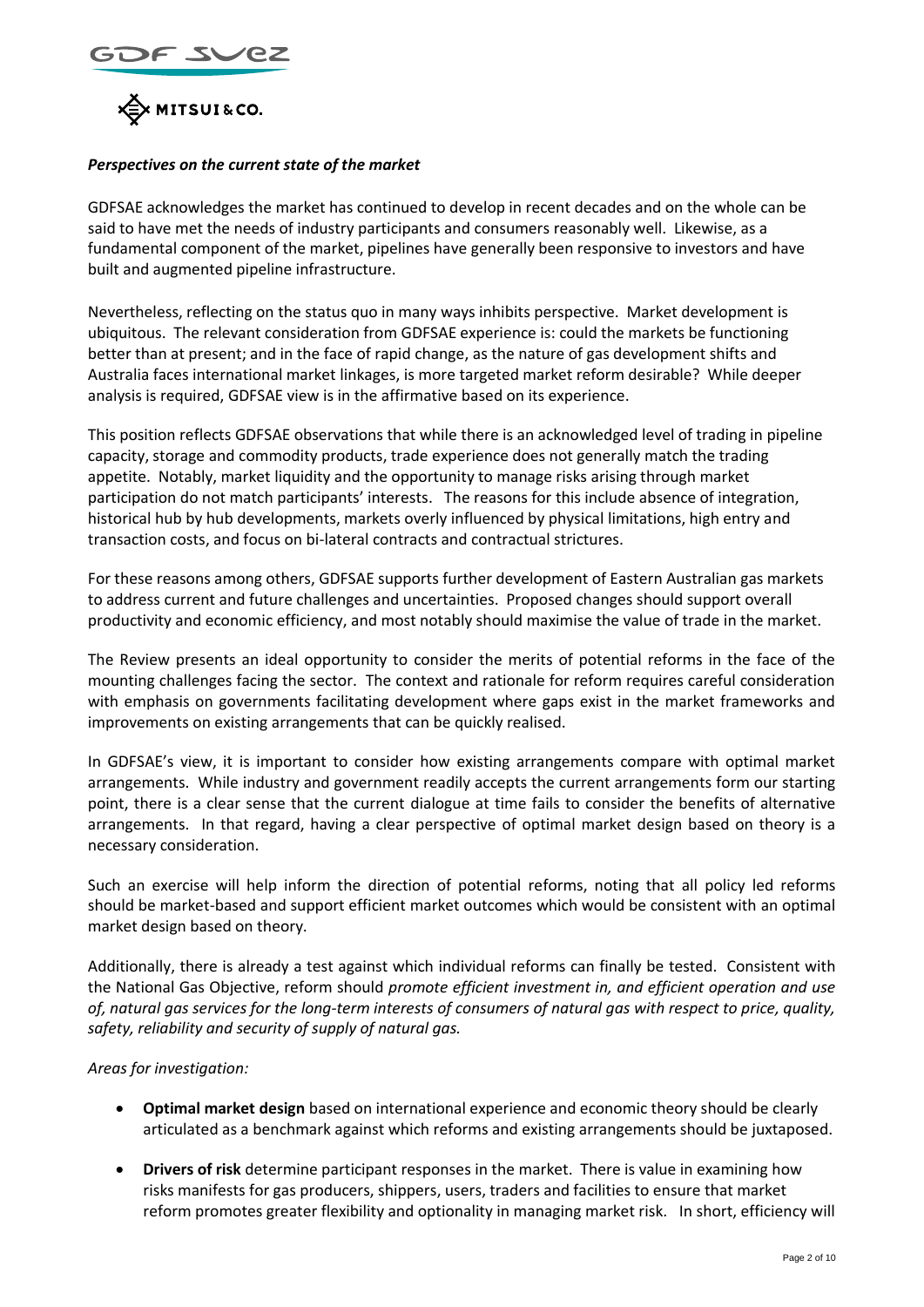

be maximised in an environment where true incentives are revealed and risks can be borne by those best placed to manage them. GDFSAE does not believe this is currently the case. There are examples where risk reveals financial costs which are not accurate signals and which can't be hedged or managed. Risk should be understandable, calculable and therefore able to be transferred so that resources are optimally engaged. GDFSAE suggests existing arrangements do not consistently signal the market to resolve or manage risk most efficiently.

- **Contractual arrangements** both facilitate and restrict market development. While the future growth of the Eastern Australian market is likely to depend on the ongoing use of long-term contracts it is also likely that a reduction in long-term contracts will increase trade liquidity and flexible approaches to managing risk in the market. The open question is how an appropriate balance between long-term contracts and short-term trading can evolve without compromising property rights. This extends to examining advantages provided to joint venture arrangements which do not allow room for innovation in contracting or encourage short term contracting.
- **System security and security of supply** are fundamental drivers of aspects of gas regulation and gas hub design, at times to the detriment of market development. At present gas emergency management and shortage issues are managed in a disparate fashion and at a jurisdictional level. While this is partially a product of the nature of gas, the growth in gas markets, pipeline infrastructure and the integration with electricity markets suggests this may not be the optimal arrangement going forward. An alternative would have a single market operator, for instance Australian Energy Market Operator (AEMO), undertaking this role in a coordinate manner drawing on individual jurisdictional plans. This includes AEMO managing market parameters more flexibly in the face of emergencies where conservative settings may be able to accommodate stresses more effectively. The logic of AEMO playing a central coordinating role should also apply to ensuring there is no overlap of maintenance and outages for critical facilities across the Eastern seaboard.

#### *Do we need a gas market development strategy?*

It is undoubtedly the case that energy markets tend to evolve in response to a range of factors. While primarily the desire to trade a commodity or a product gives rise to markets, the form and frameworks around such markets are also guided by the role of market operators, policy makers and governments seeking to reflect the long term interests of consumers.

While GDFSAE supports market led reform as a general principle, it is appreciated that facilitating timely development, especially in the face of significant challenges, is likely to require government and industry to take coordinated action. This point reflects the perspectives presented by Market Reform during the 25 February public forum.

Market Reform clearly indicated experience suggests that immature markets sometimes require government or market operator facilitation where individual interests hamper mutually beneficial long term developments. Interestingly, Market Reform was also strong to caution against government heavy handedness which can have the effect of inhibiting market development when matters best left to industry are not.

In this regard, it is clear that there are a number of disparate initiatives in the gas market and a clear perspective that Australian developments lag those of other jurisdictions. Nonetheless, there is an absence of clear perspectives on which reform will provide the most benefit in the context of existing challenges and how such reforms are best progressed. The Review presents an opportunity to develop a consolidated view on forward development with identifiable roles for industry, the market operator, government and policy makers.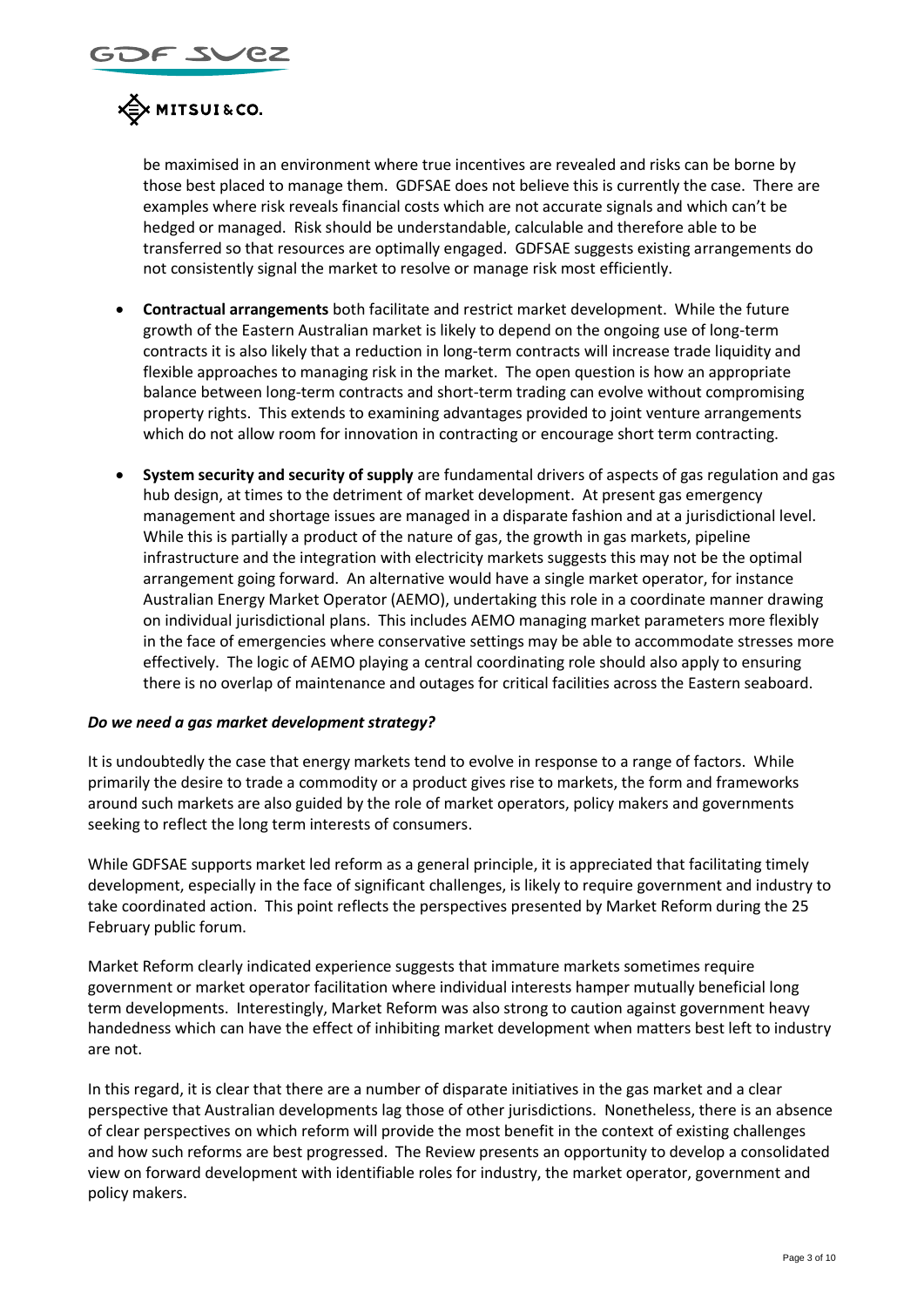



Likewise, a coherent strategy will identify sufficient time for change to be considered and appropriate transition. GDFSAE agrees with the view that while the overall objective of policy should be to promote efficient markets and that identified changes can be expedited once the case for change has been made, no participant should be materially disadvantaged by unexpected major changes.

# *Areas for investigation:*

- **Role of industry and government** in jointly facilitating market development. The development of a coherent strategy with clearly articulated roles for government, joint government and industry initiatives, and issues left to the market to evolve, is an appropriate approach, to supporting market evolution.
- **Consultation process and transition** arrangements to be used where notable reform is recommended should be clearly articulated in advance. Participants need the confidence to know matters of importance will be transparently resolved.
- **Maintaining a focus on gas markets** at a policy level is required on an ongoing basis to the same extent as occurs with electricity. It is arguable some of the issues today have arisen from an absence of policy initiative, especially as it pertains to market design, by existing institutions. GDFSAE suggests there has been an over reliance on the operator, facilities and large players to progress market development. Going forward GDFSAE believes the processes for gas development should be on par with electricity. AEMC conducted reviews and proactive consultation on market design concerns should be an ongoing process much like electricity.
- **Rule change processes should be consistent** across markets and aligned between gas and electricity. Existing arrangements that differ markedly, or limit rule change proponents, are not viewed favourably by the industry.

#### *Importance of market information*

GDFSAE takes as a starting position the view that published information should be accessible to all market participants on a non-discriminatory basis and at no extra cost, and that information should be as detailed as possible without compromising commercial sensitivity.

Presently, information arrangements are fragmented across multiple platforms and are incomplete which creates concerns for market participants, especially those not across the breath of the supply chain, and interested stakeholders. The rapid development of liquefied natural gas facilities has also heightened the sense that market information is insufficient or incomplete.

Information is critical to enable participants to make decisions on how to respond to and manage risk. In this regard, as information asymmetries are genuine impediments to fully functioning markets GDFSAE has some support for the view that the market would be better served by more centralised and complete reporting arrangements.

In general terms, efficiency will be maximised by appropriate information disclosure to enable transparent price discovery, true incentives to be revealed and risks to be borne by the most appropriate parties. This suggests a level of transparency at least equivalent to the National Electricity Market and in the spirit of disclosure obligations for the Australian Stock Exchange. In short, market participants have an expectation of full knowledge of matters which have a direct bearing on the functioning of the market.

GDFSAE believes the review should consider which information is most appropriate to meet users' needs and can be presented to the wider market. The use of line pack information, flow and nominations data,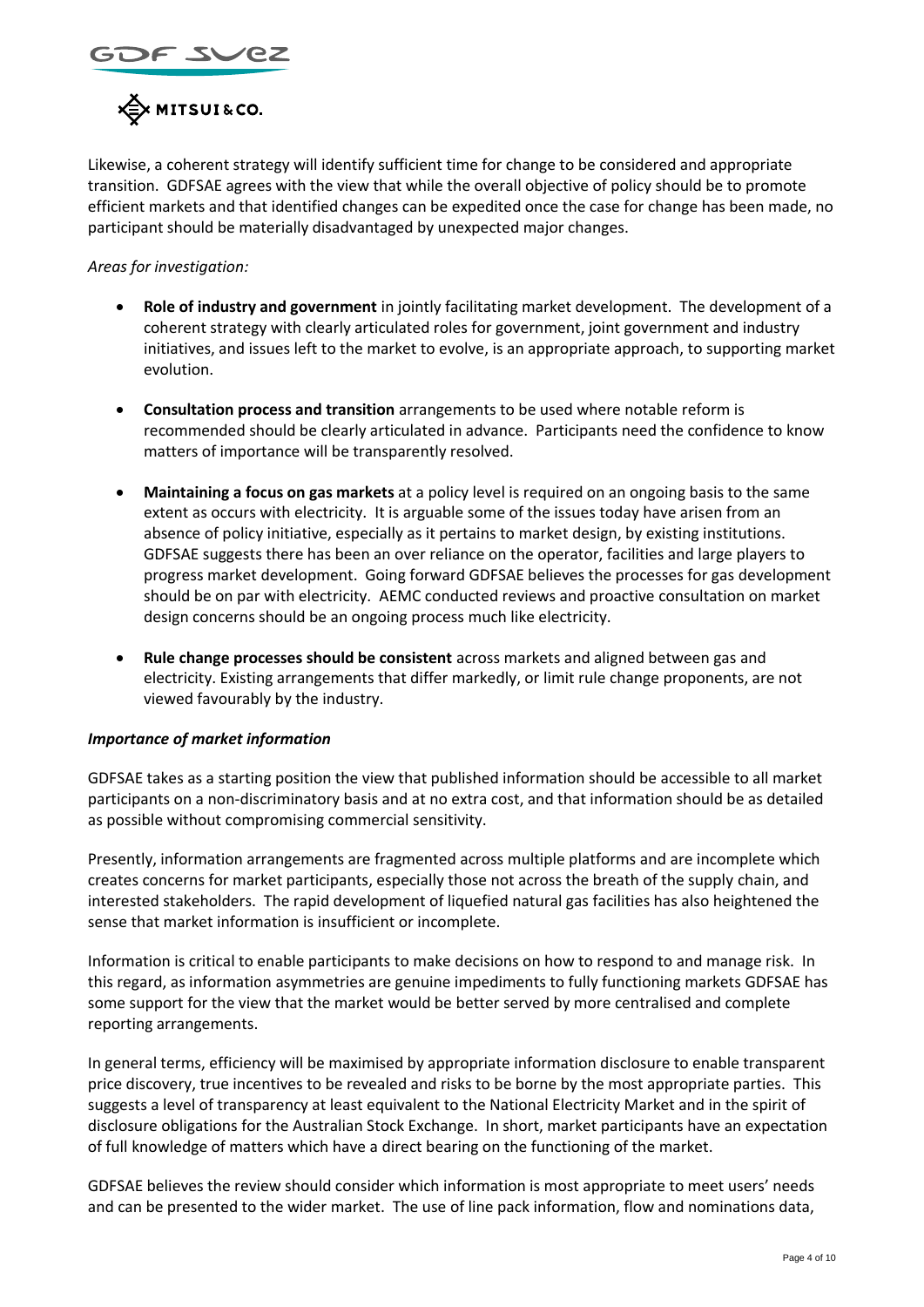



medium term system adequacy, contracted capacity, and injections and withdrawals should be considered. Likewise, information on upstream supply to enable the market and consumers to form reasonable expectation on the supply outlook over the longer term should be progressed.

In a 2006 paper the European Federation of Energy Traders provided that: "Market participants need to be able to predict the likely evolution of supply and demand affecting transportation flows, asset performances and prices. Without good information, a well-functioning wholesale market will be much slower to develop and less efficient. Improvement in information availability and transparency in the gas market can be achieved without compromising confidentiality or facilitating collusion."

While we should not seek to create onerous information obligations just for the sake of it, the position of the European Federation of Energy Traders is probably a reasonable position from which to advance the AEMC's line of inquiry.

*Areas for investigation:*

- **Information adequacy** remains an ongoing area for consideration. GDFSAE retains the view that parties are best able to enter the market when they have confidence in available information**.**  While the perspectives of those reluctant to provide additional information are appreciated, there is little basis to suggest additional information will not assist parties at some level. Nevertheless, GDFSAE appreciates the view that provision of information needs to be considered in the context of the cost benefit trade-off for the market and participants.
- **Use of systems** that already exist should be favoured where possible. For instance, the National Electricity Market processes around system adequacy and outages could be replicated for the gas market.
- **Role of contracts in accessing data**. It is sometimes suggested that data can be provided pursuant to contracts or purchased if of interest to participants. Thus, it is apparent that participants with contract positions across the market are already able to source information (i.e. discrete outage data) which enables them to make commercial decisions earlier than parties with fewer or no firm contracts. While the logic in letting the market sort out information flows via contract has some appeal, it also suggests that strong relationships between dominant shippers and infrastructure undermine the ability of other participants to enter the market without long term contracts or actively participate in the market without a long term relationship with a pipeline.
- **Producer data** can have a dramatic impact on the market and therefore information on upstream supply should be improved to enable the market and consumers to form reasonable expectations on the supply outlook over the longer term.
- **Comprehensive gas demand data** which includes gas delivered on and off market inside hubs and gas delivered outside of existing hubs. Historical data, as well as AEMO forecasts, will enable companies to make their own projections about demand.
- **Capacity and adequacy data** improvements in the medium term are useful; however, information to 12 months out if not longer remains desirable. This data should be provided on a rolling basis and updated regularly for production data, storage, outage data, facilities, and large users' outages. On the last point, some user outage decisions can have a significant impact on the market, therefore their plant or factory outages should be signalled to the market.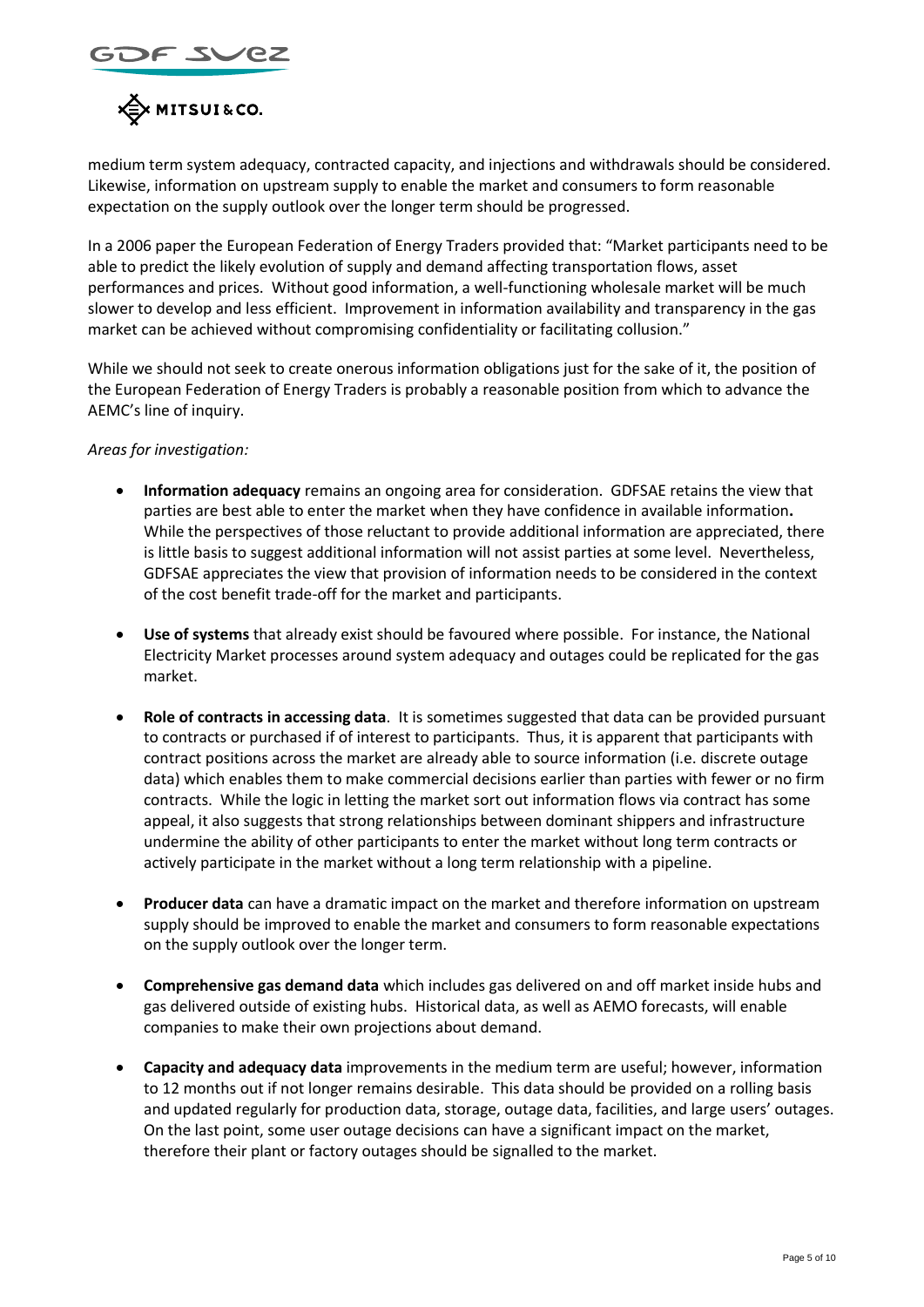



- **Load profile data by gas network area** would allow participants to review and understand the peakiness of gas market load by area. Where this data can be sourced it will inform the competitive process and allow retailers and large users to respond to market load preferences.
- **'Real time' feeds** have been suggested similar to information arrangements in the United Kingdom. One perspective, raised by industry during the AEMC's Gas Market Scoping Study, was for the gas bulletin board to be redesigned to take feeds from hubs and pipelines plus additional producer inputs. The proposal extends to common "hub" definitions across the gas bulletin board and the hub markets*.*
- **Importance of short term information** in promoting dynamic trade is a relevant consideration for the review. Short term trades or position changes based on capacity information, pipeline flows and line-pack data are possible if they can be used with confidence. For example, GDFSAE's initial view is that line-pack and storage data could be aggregated by zones (that align with hubs) at the beginning and end of day to facilitate opportunistic trades. Additionally, data on flows could better inform participant decision-making and it should be noted issues regarding flows have been a central consideration in market operator service concerns.

### *Efficiently priced short to medium term capacity*

The issue of capacity trading has attracted significant attention in recent discussions. GDFSAE supports these discussions as part of a fulsome assessment of the pipeline framework in Eastern Australia.

At a high-level, GDFSAE supports the principle that improving the efficient access and use of pipeline and gas infrastructure is a fundamental component of the gas market. The full benefits of market developments and enhanced trading arrangements will be realised with a more effective transportation regime, including capacity trading and access,.

GDFSAE believes that at a minimum facilitating easier trade of capacity should be an outcome of the Review. GDFSAE is open to the manner in which such an outcome could be achieved and suggests the AEMC with industry should be considering the impediments to further trade, which may mainly be contractual, and the mechanisms that can be used to enhance trading, which include the use of platforms as have been adopted in other jurisdictions.

GDFSAE does not see the capacity discussion as a debate between contract and market carriage models. While there are identifiable impediments to capacity trading on contract carriage pipelines, many of which pertain to the nature of conditions within the contracts and incentives on shippers, market carriage also creates complexities around the allocation of capacity credits and it has been repeatedly suggested fails to provide signals for pipeline augmentation.

Additionally, given the need to underpin investment it is understandable that pipeline owners and operators are defensive of the contract carriage model. While supporting pipeline investment cannot be overstated it should not mean the existing framework is sacrosanct. As while long term contracts are not absolute barriers to capacity trading in all forms they currently inhibit capacity trading.

Therefore, GDFSAE considers it desirable that any approach to capacity trading be developed which takes account of existing arrangements and can be used uniformly across Eastern Australia. While voluntary mechanisms have been advanced experience suggests that governments can play a role in facilitating structures and frameworks that encourage liberalised market outcomes.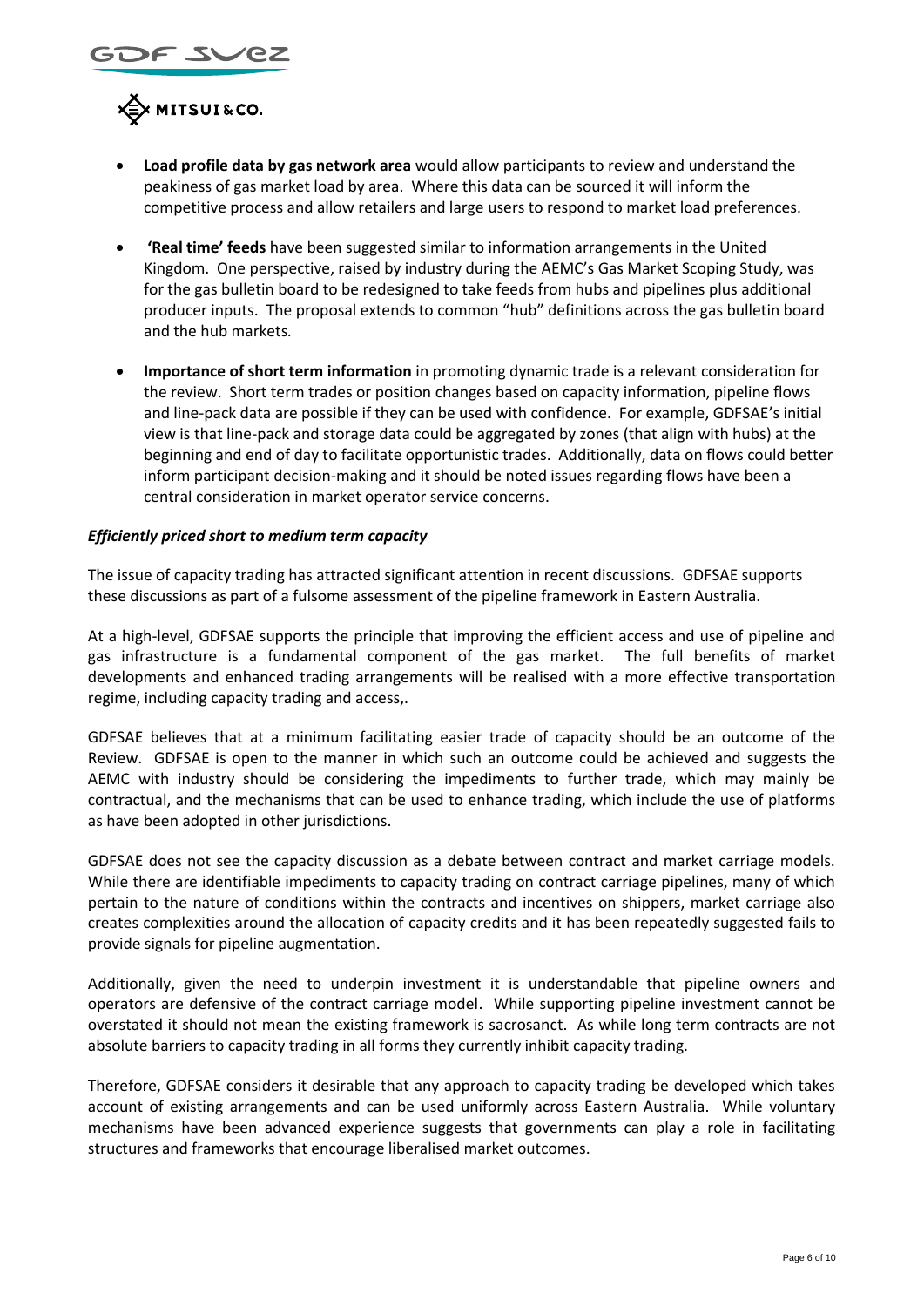



GDFSAE appreciates that a number of models already exist in this space and suggests pre-existing approaches provide a useful starting point for discussion. In Europe, a number of models were progressed, one which was outlined at the AEMC public forum.

As an alternative, GDFSAE can conceive of a model which allows incumbent shippers to signal the price at which they would be willing to surrender tranches of capacity, including at times of high usage. This would have the advantage of doing away with the need to characterise capacity as either firm under long term contract or as available which limits participants thinking on how the market could evolve. Incumbent shippers should be able to offer capacity based on the trade-offs that they are best able to manage at a specified price instead of relying on pipelines offering as available capacity only. For instance, at a sufficiently high price an incumbent shipper may be willing to give up firm capacity and transport a portion of their own commodity using remaining capacity as they value the firmness less at that point in time.

A related issue, that is somewhat controversial, is contrasting the differences in transportation between gas and electricity. With the growing role played by a small number of pipeline players there is an open question as to the benefits of a single pipeline regulatory regime, notably with clear links between revenue and market outcomes. The alternative view is that pipeline investments are clearly underwritten by shippers and therefore already met the needs of the market. GDFSAE cautions against this issue consuming the Review but notes that a developed evidence and analytical base is required to aid a considered discussion in this area.

### *Areas for investigation*

1

- **Mandated standard contractual terms for short and medium term capacity trades** to facilitate trade between parties whether independent of a trading platform or otherwise.
- **Address prohibitive contract terms** that currently apply in contracts. Long term contracts often prohibit pipeline owners from selling spare capacity at a price less than that paid by the incumbent long term shipper. These contract clauses require that should a pipeline owner sell spare capacity at a price below that in the existing contract the incumbent shipper be given a discount of the same value henceforth. GDFSAE understands these clauses take no account of the size or duration of opportunistic capacity trades by pipeline owners.
- **Manage contractual congestion** where the market fails to signal available capacity. As above, there are cases where in the absence of physical congestion access to pipeline infrastructure can be difficult as a pipeline is contractually congested. Initiatives overseas have been advanced to manage contractual congestion<sup>1</sup>. GDFSAE supports investigating models where holders of capacity can value and trade their capacity in a facilitated manner.
- **Availability of bundled products between hubs** which could be offered on standard contractual terms, over the long and short term, would resolve boundaries issues around market and contract carriage and could be a way to remove negotiation around injection and withdrawal points. These products would manage the requirements to transport gas along pathways between specific hubs.
- **Investigate the suitability of trading models used elsewhere** or alternatives suggested by participants. As a general rule unused capacity should be offered back to the market either bilaterally or traded through a market trading arrangement (whether a platform or auction) so that it can be directed to participants who value it most. The key questions remain: who determines the form and timing of capacity offered back; how is charging calculated; who is remunerated: the

<sup>1</sup> For example: European Capacity Allocation Mechanism. See description at https://www.ofgem.gov.uk/ofgempublications/88152/implementationofcamingreatbritainfinal130614.pdf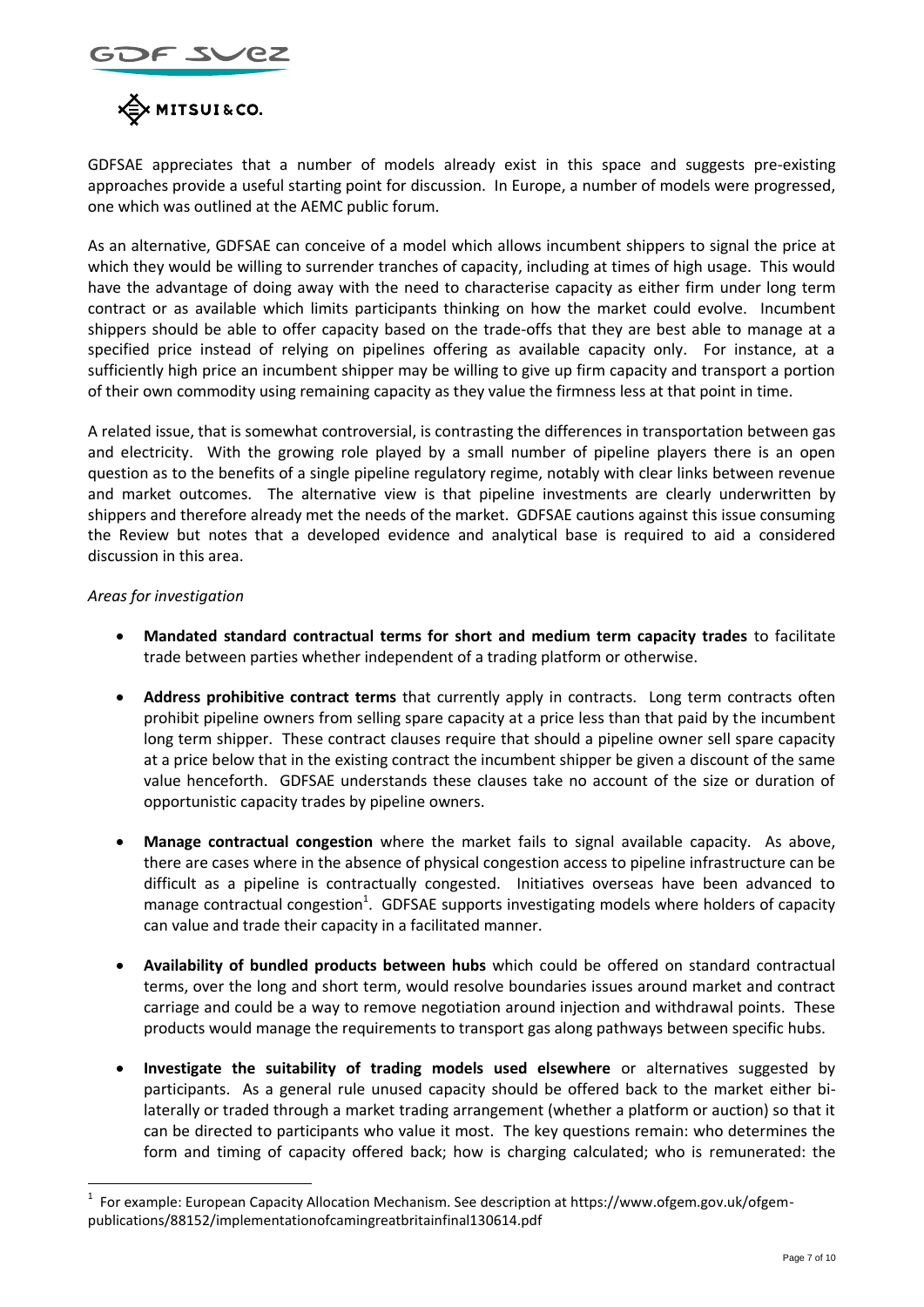

property holder, the pipelines, the market operator or all; and how does such a model impact investment incentives? It is critical to note that GDFSAE does not view models that result in financial imbalances favourably. Changes in capacity need to result in equal and opposite trades so that no party seeks recourse to socialised costs or pooled funds.

- **Alternative pipeline investment models** should be investigated. While the existing contract carriage model has a large role to play, especially for developing point to point infrastructure, it doesn't have to function in isolation. For instance, if it was determined that conditions were such that an investment was desirable at a location that would provide considerable market benefits but established participants would be unlikely to support this then a regulatory led outcome may be appropriate (for example inside an existing or future hub). Clearly articulated metrics for justifying an alternative investment approach and cost recovery would be required. Such a model also has the potential to operate in the context of the existing meshed network in Victoria.
- **Pipeline obligations to limit market impact** should be considered. Where pipelines are not exposed to contractual penalties and if shippers cannot shape behaviour there should be an incentive or legal obligations to maintain visibility around outages and ensure operational decisions are not overly conservative to the extent they penalise market participants.

#### *Further development of facilitated gas markets*

Ideally trading hubs will provide an important market reference point that enables the value of gas to be identified based on the dynamics of supply and demand at a specific location. For this to occur, GDFSAE believes there needs to be a coherent strategy to develop the existing facilitated hubs to improve integration of the Eastern Australian market.

The development of the Wallumbilla Gas Supply Hub (WGSH) continues to support growing liquidity with further potential to refine the operation and services within that hub. Unfortunately, there is a sense that the Short term Trading Market (STTM) and Declared Wholesale Gas Market (DWGM) have failed to evolve as the market has moved on from managing the introduction of retail competition in gas.

Further, the existence of multiple hub designs creates complexities and inefficiencies. This is likely to discourage participation with the exception of gas retailers in capital city hubs. This leads to a view that while the WGSH is purpose built and continues to evolve, the remaining facilitated hubs require more development to manage challenges facing the market and to facilitate the optimal level of trade outside of bi-lateral contracts.

There are a number of reasons for this perceived lack of progress, that include the complicated nature of the hubs requiring significant work to progress even minor operational matters of detail and the consultative forums chaired by the AEMO being unable to regularly unify behind individual reforms given they are not created for the purposes of developing policy or markets.

Multiple market designs make trading complex and inefficient for participants with each market characterised by specific and enduring limitations. This differs to a widely accepted market with "clean" prices which would encourage greater participation and liquidity.

Hubs should be designed to facilitate participation and liquidity. Presently, hub characteristics and design leads to a situation where only gas retailers are likely to participate, with gas producers, industrial and commercial users and pipelines typically outside of these arrangements, and intermediaries choosing not to participate.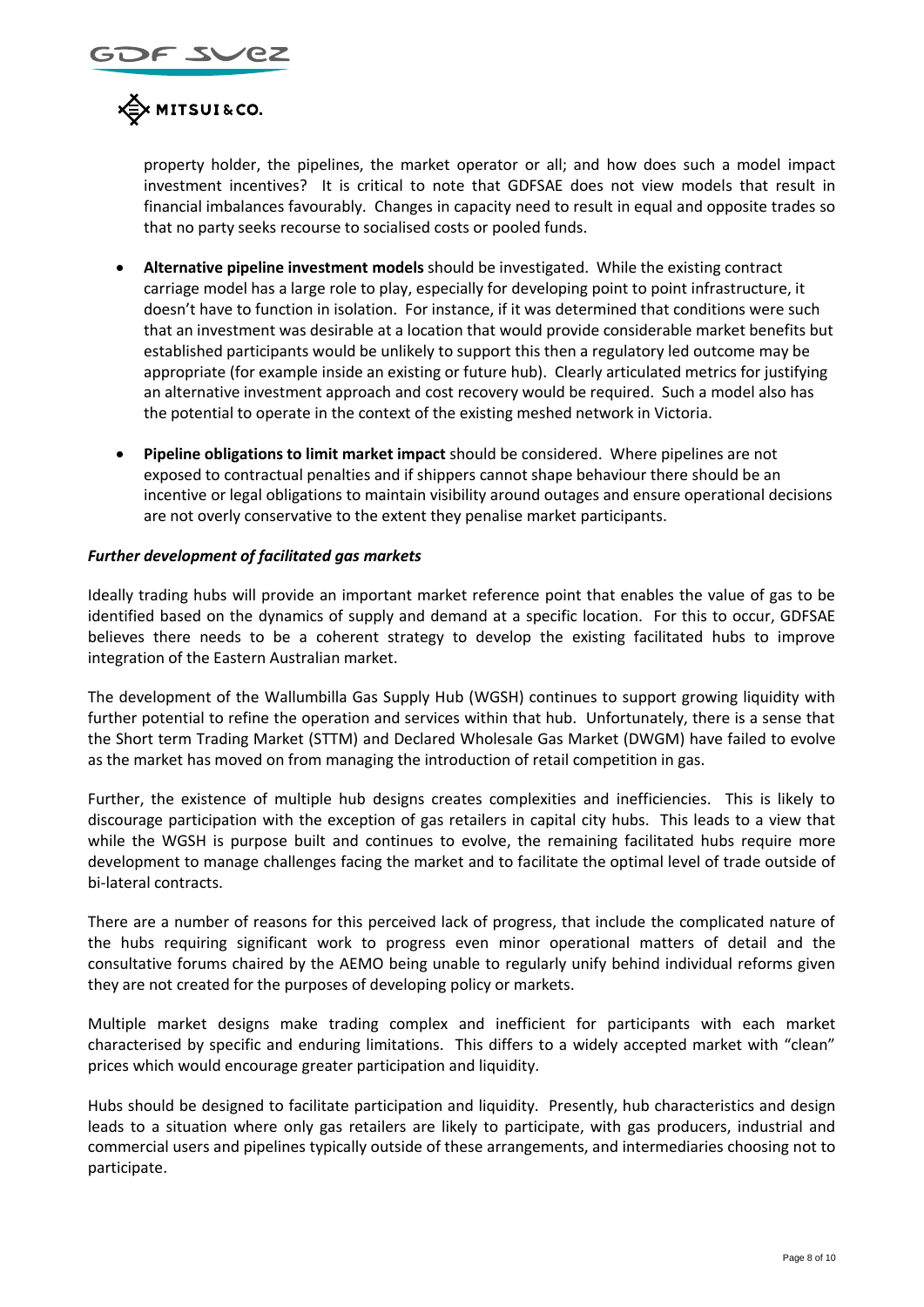



Within day price signals, trading day definitions, consistency of trading periods, and settlement processes should be to set so as to facilitate trade and support a more liquid market including encouraging the development of forward products.

### *Areas for investigation*

- **Rationalised market design** to more closely align with single market definitions, trading days, trading periods and market settings and parameters. While the hubs do not need to be identical. more straightforward market structures should aim for reduced costs, better integration and greater participation, noting that participants do not favour exposure to market trades where significant financial risks cannot be hedged.
- **Coordinated dispatch** would improve the potential for trade between regions and hubs. In GDFSAE view, a participant should be able to offer gas in one location to a range of destinations at the same time and the dispatch engine directs that gas to the participant who most values it. For instance, a participant with 5GJ of gas in Moomba should be able to nominate Sydney and Adelaide and achieve the price that best matches the value of the commodity and transportation costs to each of those locations.
- **Use of clear understandable within day charges and better management of ex-post pricing** arrangements. Use of 'clean prices' will create a level of comfort so as to enable participants to be exposed to market trades and hedge price risks. The current use of multiple additional charges in the STTM, including: market operator service, deviation payments, contingency gas (based on specific network concerns) and settlement shortfalls and surpluses is less than ideal. For the DWGM this means a single price without separate ancillary payments and uplift charges.
- **Better use of balancing and maximising trade**. Leaving aside the issue with uplift charges and ancillary payments the DWGM sets a price at the start of the day with subsequent prices acting to balance the market (ignoring problems with single price). Whereas the STTM uses a complicated balancing arrangement in which the ex-post price is revealed days later. In both markets, the expost price should represent the price of balancing and should be able to be influenced by all participants through their offers to the market. Balancing arrangements should be settled specifically in advance of the next ex-ante price. In other words all closed positions should be cashed out at the end of the day. GDFSAE can envisage the STTM using a single ex-post price which would allow renominations up to time positions needed to be calculated for close out and the expost price set. Clean rebalancing arrangements would facilitate better management of risk.
- **Signalling the value of capacity and services inside hubs** does not presently occur. Ideally the market would signal the value of solutions as they become known whether those solutions are pipeline, facility or storage orientated. Currently, in the DWGM the market does not provide useful signals and encourages participants to push in significant amounts of gas to resolve a variety of issues and avoid charges. It is possible that the use of multiple nodes, with capacity signals between those nodes, may be worth considering. The impact of having a series of nodes, in effect mini-hubs inside the Victorian network, should enable the market to signal for efficient responses. Conceptually each hub operates like a node; therefore the use of multiple nodes in Victoria is not an inconsistent approach.
- **Market design should signal costs efficiently and not try and coax behaviours** to manage concerns around gaming. The market design should ensure all risks can be identified and costs revealed so that participants can respond accordingly; however, there is a sense this is not presently the case. For example, where deviations occur in bad faith the market rules should clearly articulate the